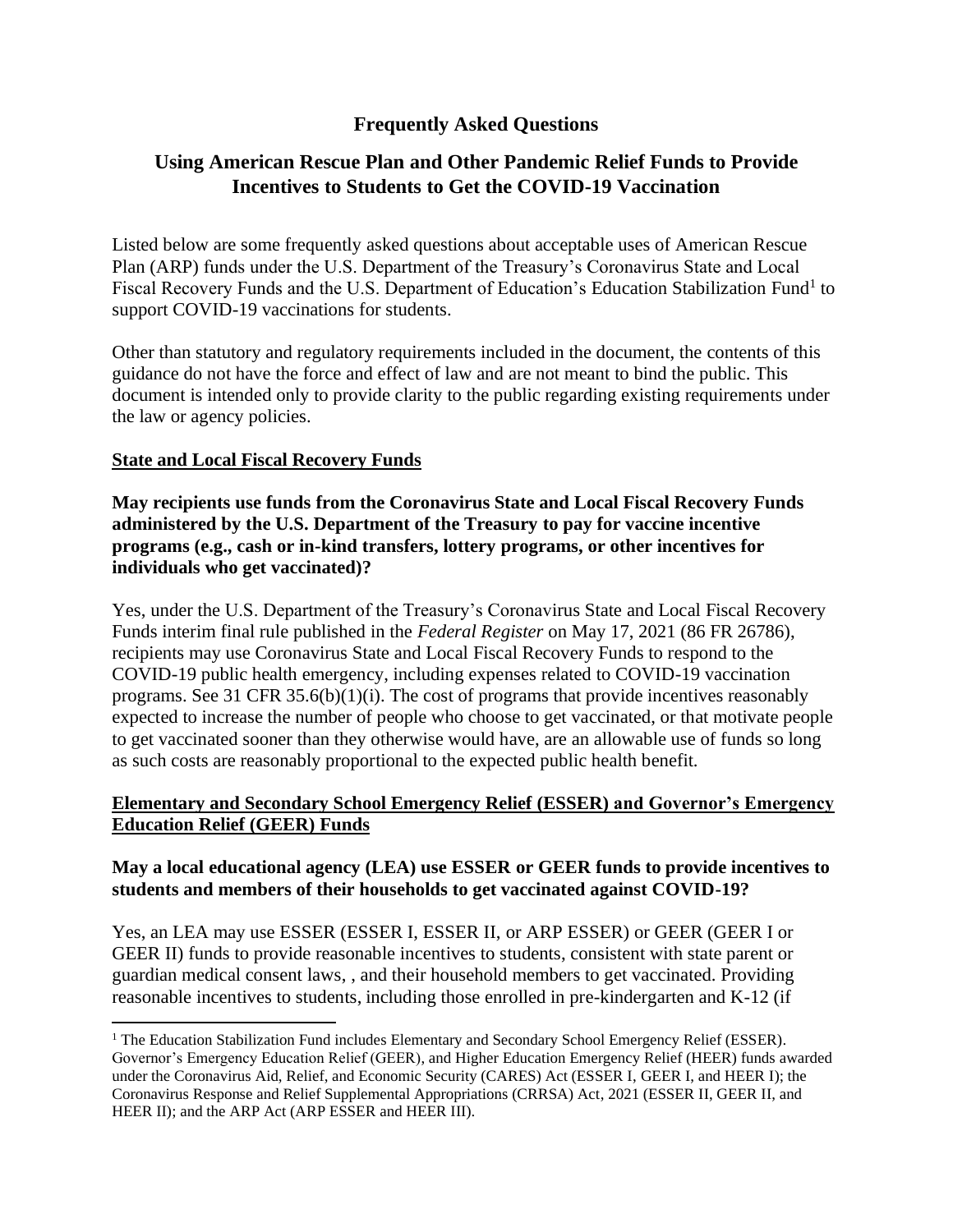eligible for vaccination), and their household members to get vaccinated against COVID-19 is allowable because it is a strategy that an LEA may implement in alignment with the Centers for Disease Control and Prevention (CDC) guidance on vaccinations, increase vaccination rates in the community and therefore bolster public health, and reduce risk of transmission and serious disease as students and staff return to or continue in-person instruction

To the extent practicable, LEAs should provide information about vaccination incentives written in a language that parents can understand or, if it is not practicable to provide written translations to a parent with limited English proficiency, be orally translated for such parent. In addition, LEAs should provide the information using auxiliary aids and services and in an alternative format accessible to a parent who is an individual with a disability covered under Section 504 of the Rehabilitation Act of 1973.

Any incentives that an LEA provides with ESSER and GEER funds must meet the requirements in 2 CFR Part 200, including the requirement that the amount of the incentive be reasonable and may not violate any other applicable laws or requirements (e.g., incentives may not involve alcohol per 2 CFR § 200.423). For example, an LEA might host a drawing in which all vaccinated students are entered to win a prize such as a new tablet, a reasonable cash award, college scholarship money, or new school supplies and books. Similarly, an LEA might give each vaccinated student a nominal gift card or any other allowable incentive that is reasonable in size and scope and likely to lead to an increase in the rate of vaccinations.

GEER I and GEER II funds may also support COVID-19 vaccination efforts, when available for younger children, in state and local public pre-kindergarten programs that may include programs located in schools or community-based pre-kindergarten/early childhood education settings.

Additional information on allowable uses of ESSER and GEER funds may be found in the Department's [Frequently Asked Questions document on Elementary and Secondary School](https://oese.ed.gov/files/2021/05/ESSER.GEER_.FAQs_5.26.21_745AM_FINALb0cd6833f6f46e03ba2d97d30aff953260028045f9ef3b18ea602db4b32b1d99.pdf)  [Emergency Relief Programs and Governor's Emergency Education](https://oese.ed.gov/files/2021/05/ESSER.GEER_.FAQs_5.26.21_745AM_FINALb0cd6833f6f46e03ba2d97d30aff953260028045f9ef3b18ea602db4b32b1d99.pdf) Relief Programs. For example, FAQ B-3 addresses the use of funds to provide COVID-19 vaccinations to teachers, staff, and eligible students.

#### **Higher Education Emergency Relief Funds (HEERF)**

### **May an institution of higher education (IHE) use its HEERF institutional grant funds (issued under the CARES Act, the CRRSA Act, or the ARP Act) to provide incentives to students, faculty, and staff of the institution to get vaccinated against COVID-19?**

Yes, an IHE may use HEERF institutional grant funds to provide reasonable incentives to current students, faculty, and staff of the institution to get vaccinated against COVID-19. Specifically, CRRSA Act section 314(c)(1), applicable to the CARES Act, the CRRSA Act, and the ARP Act, allows institutions to "defray expenses associated with coronavirus." Providing incentives to current students, faculty, and staff to get vaccinated against COVID-19 is allowable both as a direct expense that the institution is incurring associated with COVID-19 and as a risk mitigation strategy to prevent the greater institutional expenses that would occur because of a COVID-19 outbreak on campus.